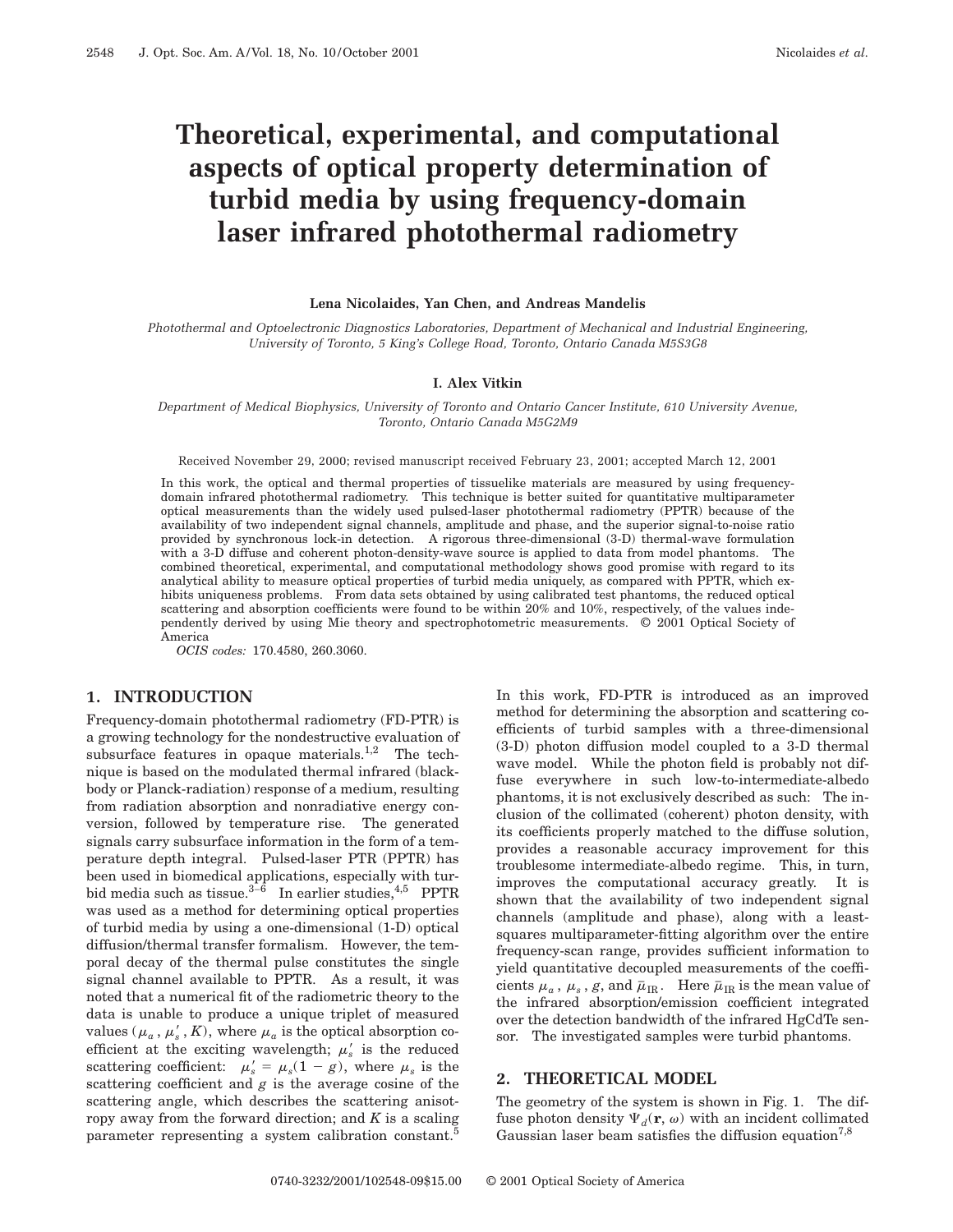

Fig. 1. Schematic of a 3-D turbid medium excited optically by a collimated Gaussian laser beam of spot size *W*.

$$
\nabla^2 \Psi_d(\mathbf{r}; \omega) - \mu_{\text{eff}}^2 \Psi_d(\mathbf{r}; \omega) = -3 \mu_s(\mu_t + g \mu_a) I(\mathbf{r}) \exp(-\mu_t z),
$$
\n(1a)

where the attenuation coefficient  $\mu_t$  is defined as

$$
\mu_t = \mu_a + \mu_s. \tag{1b}
$$

Equation (1a) itself is the diffusion approximation to electromagnetic wave transport in turbid media, in the regime of multiple scattering, such that  $\lambda \ll l \ll L$ , where  $\lambda$ is the wavelength of light,  $l = 1/\mu_t$  is the mean free path for photon scattering, and *L* is the thickness of the medium.<sup>9</sup> In this (macroscopic) approximation, the multiply scattered intensity is described by means of the foregoing diffusion equation. At very low modulation frequencies compared with the inverse of the diffuse-photon absorption time constant  $\tau_a = 1/c \mu_a$  (*c*: speed of light in the medium), the complex photon wave number becomes real and is given  $by<sup>10</sup>$ 

$$
\mu_{\text{eff}} = \sqrt{3 \mu_a \mu_{tr}}, \quad \mu_{tr} \equiv \mu_a + \mu_s' \,. \tag{2}
$$

Equation (1a) is the dc limit of the diffuse-photon-densitywave equation, with synchronous time dependence of the harmonically modulated photon-density field given as

$$
\Psi_d(\mathbf{r};\,\omega) = \Psi_d(\mathbf{r}) \exp(i\,\omega t) \,. \tag{3}
$$

With a modulated Gaussian beam incident normal to the surface, the incident irradiance is

$$
I(\mathbf{r}) = \frac{P(1 - R)}{\pi W^2} \exp[-(2r^2/W^2) + i\,\omega t],\tag{4}
$$

 $r^2 = x^2 + y^2$ . The boundary conditions for the diffusion approximation are nontrivial, because near the boundaries of a turbid medium this approximation breaks down as the distance to the boundary becomes on the order of a photon mean free path. In this spatial regime, diffusive transport crosses over to free propagation (ballistic photons). Much theoretical consideration has been given to this so-called "skin layer."  $^{11,12}$  Nevertheless, in keeping with the phenomenological character of the diffusion approximation, optical energy conservation principles at the turbid medium interfaces [Fig. 1] lead to the following boundary conditions<sup>13</sup>:

$$
\Psi_d(r, 0; \psi) - A \frac{\partial}{\partial z} \Psi_d(r, z; \omega) \Big|_{z=0}
$$
  
= -3 \mu\_s g A I(r), \t(5a)

$$
\Psi_d(r, L; \omega) + A \frac{\partial}{\partial z} \Psi_d(r, z; \omega) \Big|_{z=L}
$$
  
=  $3 \mu_s g A I(r) \exp(-\mu_t L)$ , (5b)

with

$$
A = 2D\left(\frac{1 + r_{21}}{1 - r_{21}}\right), \qquad D = \frac{1}{3\mu_{tr}}, \tag{6}
$$

where  $r_{12}$  is the internal reflectance, defined as the ratio of the upward-to-downward hemispherical diffuse optical fluxes at the boundary.14 This definition of *A* (in the normalized form  $A \rightarrow A/2D$ ) has been used by Groenhuis *et al.*<sup>15</sup> and subsequently by Farrell *et al.*, <sup>16</sup> along with an empirical relationship between  $r_{21}$  and the relative refractive index  $n_{21}$ . *D* is the optical diffusion coefficient. The coherent photon density in the turbid medium<sup>17</sup> must be added to the diffuse-photon field<sup>7</sup>

$$
\Psi_c(r, z; \omega) = [P(1 - R)/\pi W^2] \exp(-2r^2/W^2 - \mu_t z)
$$
\n(7)

to yield the total photon field inside the turbid medium:

$$
\Psi_t(r, z; \omega) = \Psi_d(r, z; \omega) + \Psi_c(r, z; \omega). \tag{8}
$$

Taking advantage of the cylindrical symmetry of the exciting Gaussian laser beam, we use the Hankel transform  $(\lambda$  is the Hankel variable<sup>10</sup>) to simplify the algebraic manipulations:

$$
\tilde{\Psi}_t(\lambda, z; \omega) = \int_0^\infty \Psi_t(r, z; \omega) J_0(\lambda r) r \, dr,
$$
 (9)

where  $J_0$  is the Bessel function of the first kind of order zero. The Hankel transform of the total photon field is

$$
\tilde{\Psi}_{t}(\lambda, z; \omega) = \tilde{\Psi}_{c}(\lambda, z; \omega) + \tilde{\Psi}_{d}(\lambda, z; \omega) = \frac{[F_{1} - \gamma F_{2} \exp(-\beta L)] \exp(-\beta z) + [F_{2} - \gamma F_{1} \exp(-\beta L)] \exp[-\beta (L - z)]}{(1 + A\beta)[1 - \gamma^{2} \exp(-2\beta L)]}
$$
\n
$$
+ \left[1 - \frac{1}{D} \left(\frac{\mu_{t} + g\mu_{a}}{\mu_{t} - g\mu_{s}}\right) \left(\frac{\mu_{s}}{\mu_{t}^{2} - \beta^{2}}\right)\right] \exp(-\mu_{t} z) \tilde{I}(\lambda, \omega), \qquad (10a)
$$

where  $P$  is the incident optical power,  $R$  is the specular reflection coefficient, *W* is the beam  $1/e^2$  diameter, and

where  $\tilde{I}(\lambda, \omega)$  is the Hankel transform of the (arbitrary) radial optical source distribution  $I(r, \omega)$ . In this expres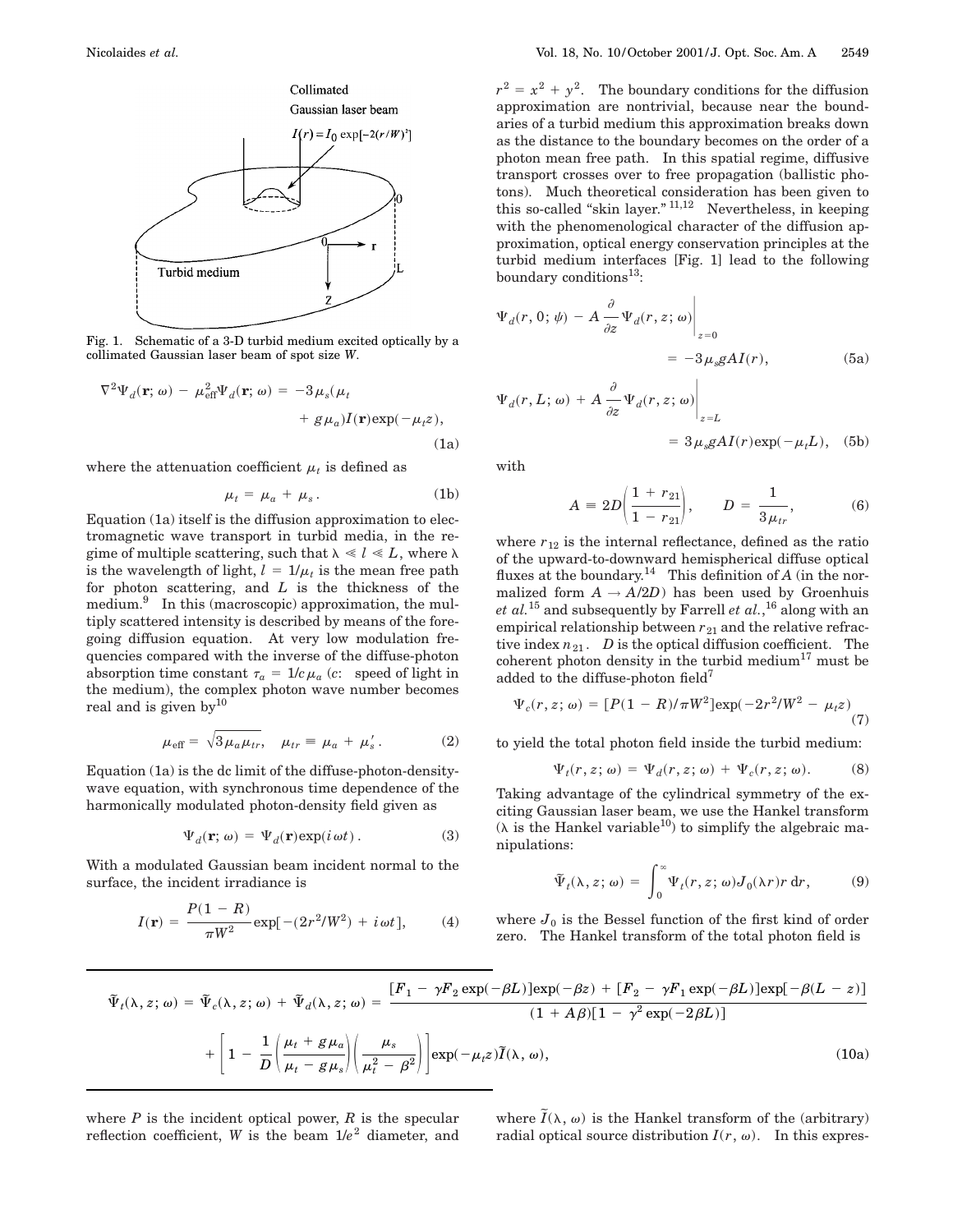sion, the interfacial diffuse-photon transfer coefficient  $\gamma$ across the surface plane of the turbid medium has been defined as

$$
\gamma = \frac{1 - A\beta}{1 + A\beta}, \qquad \beta^2(\lambda) = \lambda^2 + (\mu_a/D). \quad (10b)
$$

Furthermore, the following definitions have been made:

$$
F_1 = \left[3\frac{1}{D}\left(\frac{1+\mu_t A}{\mu_t^2 - \beta^2}\right)\left(\frac{\mu_t + g\mu_a}{\mu_t - g\mu_s}\right) - \frac{2g}{\mu_{tr}}\right]
$$
  
×  $\mu_s \tilde{I}(\lambda, \omega),$  (11a)

$$
F_2 = \left[3\frac{1}{D}\left(\frac{1-\mu_t A}{\mu_t^2 - \beta^2}\right)\left(\frac{\mu_t + g\mu_a}{\mu_t - g\mu_s}\right) + \frac{2g}{\mu_{tr}}\right]
$$

$$
\times \mu_s \exp(-\mu_t L)\tilde{I}(\lambda, \omega).
$$
 (11b)

In the absence of scattering particles in the medium, we set  $\mu_s = 0$ . This yields  $F_1 = F_2 = 0$  in Eqs. (11) and  $\mu_t = \mu_a$  in Eq. (1b). A thermal-wave source is now created in the presence of the foregoing photon field (diffuse + coherent),  $\Psi_t(r, z; \omega)$ , at point  $\mathbf{r} = (r, z)$  in the isotropically scattering turbid medium, as a result of nonradiative deexcitation of the medium following optical absorption:17

$$
Q(r, z; \omega) = \eta_{\text{NR}} \mu_a \Psi_t(r, z; \omega), \tag{12}
$$

where *Q* is the thermal power density per unit volume of the medium,  $\eta_{\text{NR}}\mu_a$  is the probability of one-photon loss nonradiatively per unit depth as a result of absorption, and  $\eta_{\rm NR}$  is the nonradiative quantum efficiency of the optical-to-thermal energy conversion (deexcitation) process, which follows optical absorption. The thermalwave equation can be written by using  $Q(r, z; \omega)$  as the source term<sup>17</sup>:

$$
\nabla^2 T(\mathbf{r}; \omega) - \sigma_t^2 T(\mathbf{r}; \omega) = -Q(r, z; \omega)/k, \quad (13a)
$$

with

$$
\sigma_t = \sqrt{i \omega/\alpha} \tag{13b}
$$

being the complex thermal wave number. *k* is the thermal conductivity, and  $\alpha$  is the thermal diffusivity. Again, we use the Hankel transform for convenience:

$$
\widetilde{T}(\lambda, z; \omega) = \int_0^\infty T(r, z; \omega) J_0(\lambda r) r \, dr. \tag{14}
$$

After considerable algebraic manipulation, the final expression for the Hankel transform  $T(\lambda, z; \omega)$  of the depthdependent thermal-wave field  $T(r, z; \omega)$  is<sup>17</sup>

$$
\tilde{T}(\lambda, z; \omega) = B_1 \left[ \exp(-\beta z) + \left[ \frac{k_t \beta - h}{1 - \exp(-2qL)} \right] \right]
$$
\n
$$
\times \left( \frac{1}{h + k_t q} \{ \exp[-(\beta + q)L] - \exp(-2qL) \} \exp(qz) + \frac{1}{h - k_t q} \right]
$$
\n
$$
\times \{ 1 - \exp[-(\beta + q)L] \} \exp(-qz) \right)
$$
\n
$$
+ B_2 \left[ \exp(\beta z) - \left[ \frac{k_t \beta + h}{1 - \exp(-2qL)} \right] \right]
$$
\n
$$
\times \left( \frac{1}{h + k_t q} \{ \exp[-(q - \beta)L] - \exp(-2qL) \} \exp(qz) + \frac{1}{h - k_t q} \right)
$$
\n
$$
\times \{ 1 - \exp[-(q - \beta)L] \} \exp(-qz) \right)
$$
\n
$$
+ B_3 \left[ \exp(-\mu_t z) + \left[ \frac{k_t \mu_t - h}{1 - \exp(-2qL)} \right] \right]
$$
\n
$$
\times \left( \frac{1}{h + k_t q} \{ \exp[-(\mu_t + q)L] - \exp(-2qL) \} \right)
$$
\n
$$
- \exp(-2qL) \} \exp(qz) + \frac{1}{h - k_t q} \times \{ 1 - \exp[-(\mu_t + q)L] \} \exp(-qz) \right)
$$
\n(15)

with the following definitions:

$$
B_1(\lambda, \omega) = \frac{\eta_{\rm NR}\mu_a}{k_t(\beta^2 - q^2)} b_1(\lambda, \omega), \quad (16a)
$$

$$
B_2(\lambda, \omega) = -\frac{\eta_{\text{NR}}\mu_a}{k_t(\beta^2 - q^2)} b_2(\lambda, \omega),
$$
\n(16b)

$$
B_3(\lambda, \omega) = -\frac{\eta_{\text{NR}}\mu_a}{k_t(\mu_t^2 - q^2)} b_3(\lambda, \omega),
$$
\n(16c)

with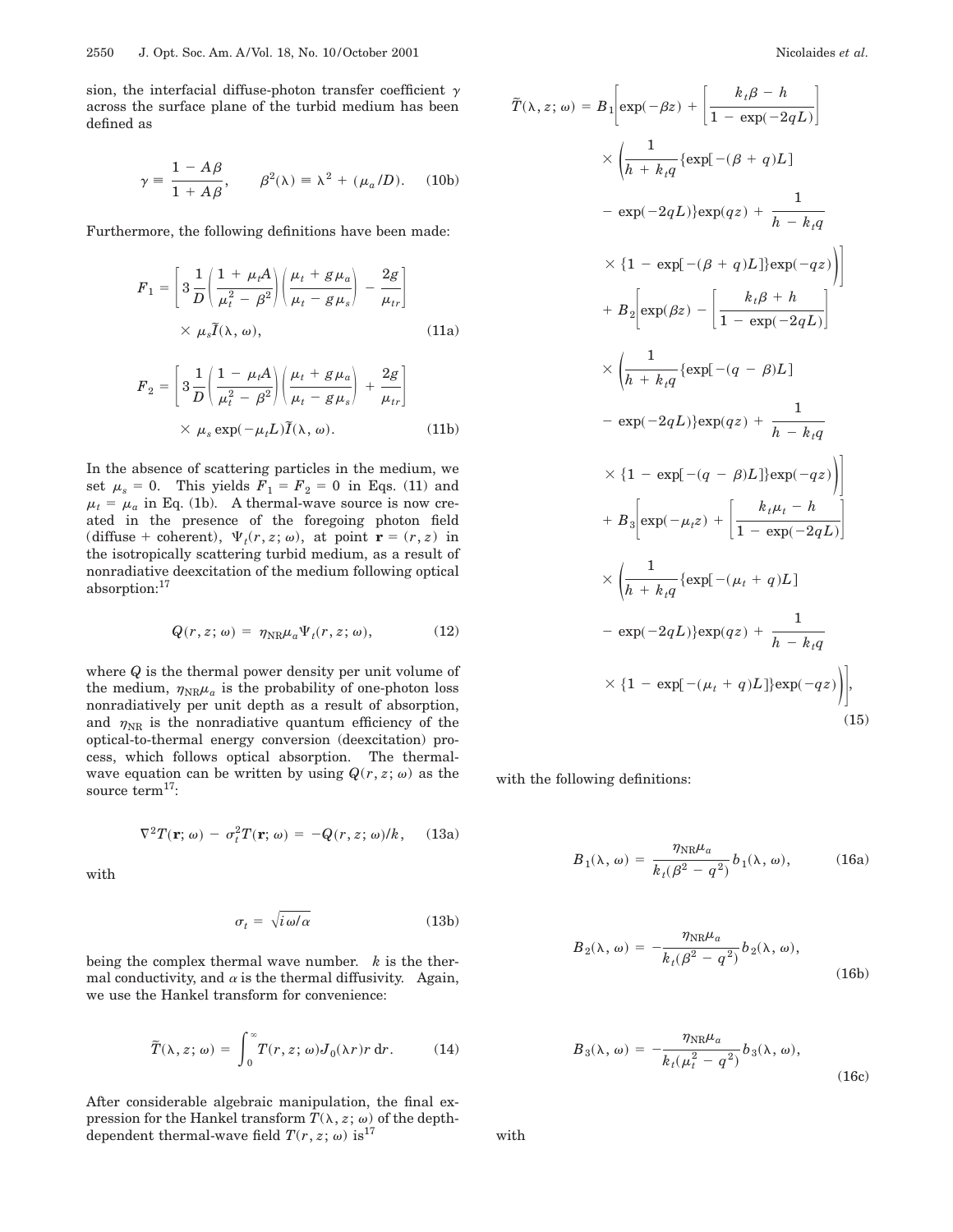$$
b_1(\lambda, \omega) = \frac{1}{H(\lambda, \omega)} [-F_1 + \gamma F_2 \exp(-\beta L)], \quad (17a)
$$

$$
b_2(\lambda, \omega) = \frac{1}{H(\lambda, \omega)} [F_2
$$
  
-  $\gamma F_1 \exp(-\beta L)] \exp(-\beta L),$  (17b)

$$
b_3(\lambda, \omega) \equiv \left[1 - \frac{\mu_s}{D(\mu_t^2 - \beta^2)} \left(\frac{\mu_t + g\mu_a}{\mu_t - g\mu_s}\right)\right] \tilde{I}(\lambda, \omega), \tag{17c}
$$

$$
H(\lambda, \omega) = (1 + A\beta)[1 - \gamma^2 \exp(-2\beta L)].
$$
 (17d)

In Eq. (15), *h* is the interfacial heat transfer coefficient. Depending on the value of *h*, the two limiting cases of Eq. (15) for  $h = 0$  (adiabatic boundaries) and  $h \to \infty$  (diathermal or isothermal boundaries) are obtained immediately. Usually, the adiabatic [homogeneous Neumann (flux)] boundary conditions are adopted for simplicity, since the temperature rise is too low in the interface region to introduce convective heat losses and the surrounding medium usually consists of a gas (air) with poor thermal properties, resulting in a small thermal coupling coefficient (the ratio of the thermal effusivities of the two media).10 Finally, the PTR signal can then be written  $as<sup>17</sup>$ 

$$
S(r, \omega) = C \bar{\mu}_{IR} \int_0^L T(r, z; \omega) \exp(-\bar{\mu}_{IR} z) dz, \quad (18)
$$

where *C* is a constant independent of **r**, and  $\bar{\mu}_{IR}$ , the mean infrared absorption/emission coefficient of the turbid medium, is assumed to be independent of emission wavelength. Majaron *et al.*<sup>18</sup> have shown that temperatures estimated from PPTR signals from turbid tissue can be in error up to 30% if the proper spectral dependence of  $\bar{\mu}_{IR}(\lambda)$  is not taken into account. Nevertheless, in FD-PTR an effective (mean) value of  $\bar{\mu}_{\rm IR}$  can be extracted over all material depths from a multiparameter fit of the entire frequency-response curve (amplitude and phase) of the turbid medium. It can be shown<sup>17</sup> that the Hankel transform of the PTR signal  $[Eq. (18)]$  may be written as

$$
\tilde{U}(\lambda, \omega) = C \bar{\mu}_{IR} \int_0^L \tilde{T}(\lambda, z; \omega) \exp(-\bar{\mu}_{IR} z) dz.
$$
 (19)

Using Eq. (15), we finally obtain the complex Hankel transform

$$
\tilde{U}(\lambda, \omega) = C \bar{\mu}_{IR} \left[ B_1 \left[ \frac{1 - \exp[-(\beta + \bar{\mu}_{IR})L]}{\beta + \bar{\mu}_{IR}} \right] \right.
$$
\n
$$
+ \left[ \frac{k_t \beta - h}{1 - \exp(-2qL)} \right]
$$
\n
$$
\times \left( \frac{1 - \exp[-(\bar{\mu}_{IR} - q)L]}{(h + k_t q)(\bar{\mu}_{IR} - q)} \left\{ \exp[-(\beta + q)L \right\} \right]
$$
\n
$$
- \exp(-2qL) \right] + \frac{1 - \exp[-(\bar{\mu}_{IR} + q)L]}{(h - k_t q)(\bar{\mu}_{IR} + q)}
$$
\n
$$
\times \left\{ 1 - \exp[-(\beta + q)L] \right) \right]
$$
\n
$$
+ B_2 \left[ \frac{1 - \exp[-(\bar{\mu}_{IR} - \beta)L]}{\bar{\mu}_{IR} - \beta} \right]
$$
\n
$$
- \left[ \frac{k_t \beta + h}{1 - \exp(-2qL)} \right]
$$
\n
$$
\times \left( \frac{1 - \exp[-(\bar{\mu}_{IR} - q)L]}{(h + k_t q)(\bar{\mu}_{IR} - q)} \left\{ \exp[-(q - \beta)L \right\} \right]
$$
\n
$$
- \exp(-2qL) \right\} + \frac{1 - \exp[-(\bar{\mu}_{IR} + q)L]}{(h - k_t q)(\bar{\mu}_{IR} + q)}
$$
\n
$$
\times \left\{ 1 - \exp[-(q - \beta)L] \right\} \right]
$$
\n
$$
+ B_3 \left[ \frac{1 - \exp[-(\bar{\mu}_{IR} + \mu_t)L]}{\bar{\mu}_{IR} + \mu_t} \right]
$$
\n
$$
+ \left[ \frac{k_t \mu_t - h}{1 - \exp(-2qL)} \right]
$$
\n
$$
\times \left( \frac{1 - \exp[-(\bar{\mu}_{IR} - q)L]}{(h + k_t q)(\bar{\mu}_{IR} - q)} \left\{ \exp[-(\mu_t + q)L \right\} \right]
$$
\n
$$
- \exp(-2qL) \right\} + \frac{1 - \exp[-(\mu_{IR} + q)L]}{(h - k_t q)(\bar{\mu}_{IR} + q)}
$$
\n
$$
\times \left\{ 1 - \exp[-(\mu_t + q)L] \right\} \Big|_{QQQQQQQQQQQ
$$

where  $F_1$  and  $F_2$  are defined in Eqs. (11a) and (11b), respectively, and  $\gamma$  is defined in Eqs. (10b).

## **3. SAMPLE PREPARATION**

The turbid phantoms for the photothermal measurements were constructed by using a two-part epoxy resin as a base (MY753 resin with XD716 hardener, Ciba-Geigy Ltd), Sudan III dye as an absorber (S4131, Sigma Chemicals), and amorphous silica microspheres as scatterers (Monospher 1000M, Merck Ltd). Quantitative dilutions of these three constituents yielded scattering and absorbing phantoms with controlled optical coefficients as summarized in Table 1. A high-absorption sample with no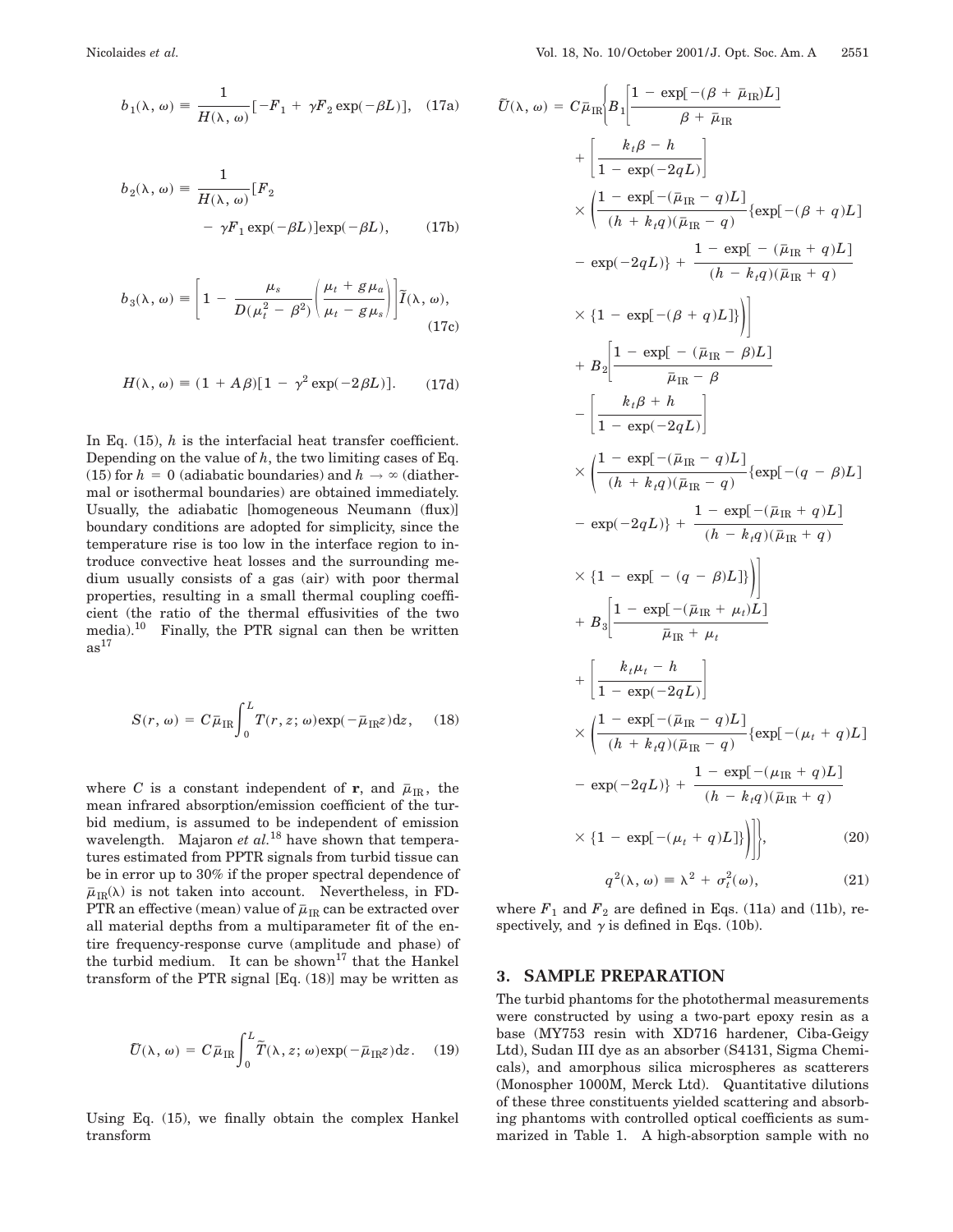| Phantom<br>Number | $\mu_a$ (cm <sup>-1</sup> ) |             | $\mu_s\ (\rm{cm}^{-1})$ |              | $\mu_s'$ (cm <sup>-1</sup> ) |         | g                 |             | $\bar{\mu}_{\rm IR}~({\rm cm}^{-1})$ |
|-------------------|-----------------------------|-------------|-------------------------|--------------|------------------------------|---------|-------------------|-------------|--------------------------------------|
|                   | Meas. <sup>a</sup>          | Derived     | Calc <sup>b</sup>       | Derived      | Calc <sup>b</sup>            | Derived | Calc <sup>b</sup> | Derived     | Derived                              |
|                   | 116                         | $118 \pm 1$ | 383                     | $318 \pm 2$  | 13.4                         | 11.1    | 0.965             | 0.965       | $600 \pm 8$                          |
| $\mathcal{D}_{1}$ | 58                          | $52 \pm 2$  | 377                     | $318 \pm 5$  | 13.2                         | 11.1    | 0.965             | $0.965^{c}$ | $265 \pm 4$                          |
| 3                 | 31                          | $29 \pm 4$  | 383                     | $318 \pm 32$ | 13.4                         | 11.1    | 0.965             | $0.965^{c}$ | $153 \pm 7$                          |
| 4                 | 117                         | $120 \pm 2$ | 189                     | $326 \pm 8$  | 6.6                          | 5.2     | 0.965             | 0.984       | $600 \pm 7$                          |
| 5                 | 184                         | $188 \pm 1$ | 189                     | $326 \pm 2$  | 6.6                          | 5.2     | 0.965             | $0.984^{d}$ | $1420 \pm 40$                        |
| 6                 | 65                          | $60 \pm 4$  | 189                     | $326 \pm 12$ | 6.5                          | 5.2     | 0.965             | $0.984^d$   | $233 \pm 7$                          |
|                   | 236                         | $258 \pm 2$ | $\theta$                |              | $\Omega$                     |         | $\Omega$          |             | $420 \pm 6$                          |
| 8                 | 459                         | $490 \pm 2$ | $\mathbf{0}$            |              | $\Omega$                     |         | $\mathbf{0}$      |             | $460 \pm 6$                          |

**Table 1. Results of the Multiparameter Fit for Various Phantoms, Indicating Values Independently Measured with a Spectrophotometer, Calculated with Mie Theory, and PTR Derived**

<sup>*a*</sup>Measured with a spectrophotometer.

<sup>*b*</sup>Calculated by using Mie theory.

*c g* value assumed the same as that for phantom 1.  $d_g$  value assumed the same as that for phantom 4.

scatterers was also created for use in deriving the thermal diffusivity for the entire sample set. The absorbing properties were measured spectrophotometrically in a clear dye/solidified epoxy cuvette. The scattering properties were calculated by using Mie theory<sup>19</sup> with the following inputs: sphere diameter  $= 1000$  nm, wavelength  $= 514$  nm, refractive index of sphere  $= 1.417$ , refractive index of epoxy  $= 1.57$ , and relative density of sphere to  $epoxy = 1.8.$ 

To make the phantoms, we prepared concentrated absorber and scatterer stocks. The absorber stock solution was made by dissolving 0.4 g of dye powder in 100-g MY753 resin with the help of an ultrasonic bath agitator, yielding a spectrophotometer measurement of the absorption coefficient equal to  $710 \text{ cm}^{-1}$ . The stock suspension of microspheres (3% by volume) was made by mixing them with the resin in a ball mill for approximately 6 h, resulting in a reduced scattering coefficient of 24.5  $\text{cm}^{-1}$ . Suitable amounts of resin and hardener were then mixed and combined with the resin stocks of absorber and scatterer. The mixtures were poured into 3.5-cm-diam petri dishes to a depth of  $\sim$ 9 mm and were allowed to solidify in a fume hood for 2 days at room temperature. Measurements were performed on the top (exposed) surface.

### **4. EXPERIMENTAL SYSTEM**

The experimental setup is shown in Fig. 2. A 514.5-nmwavelength cw  $Ar^+$  laser (Innova 100, Coherent Inc.) was modulated by an external acousto-optic (A/O) modulator (AOM-Isomet 1201E-1) at frequency  $f = \omega/2\pi$ , where  $\omega$  is the angular modulation frequency. The laser beam was then focused onto a sample to a  $1/e^2$  spot radius of 0.48 mm at an incident angle of  $\sim 12^{\circ}$  off normal and at a power of 0.1 W. The blackbody radiation from the optically excited sample was collected, collimated, and focused by two paraboloidal mirrors onto a liquid-nitrogencooled HgCdTe detector (EG&G Judson J15D12-M204- S050U). The HgCdTe detector was a photoconductive element with a typical responsivity of  $1\times10^3$  V/W, which undergoes a change in resistance proportional to the intensity of the incident infrared radiation. The detector had an active square size area of  $1 \text{ mm} \times 1 \text{ mm}$  and a



Fig. 2. Frequency-domain photothermal radiometric instrumentation.

spectral bandwidth of 2–12  $\mu$ m. Its performance improves with decreasing temperature, so the detector was operated at a cryogenic temperature of 77 K by using liquid-nitrogen cooling. An antireflection-coated germanium window with a transmission bandwidth of 2–14  $\mu$ m was mounted in front of the detector to block any visible radiation from the laser. Before being sent to the digital lock-in amplifier (Stanford Research Systems SR850), the photothermal radiometric signal was amplified by a preamplifier with a dc 1-MHz frequency bandwidth (EG&G Judson PA-300), especially designed for operation with the HgCdTe detector. The process of data acquisition, storage, and frequency scanning was under computer control. With this experimental arrangement, a dynamic experiment could be performed at one location on the sample. The experiment generated depth-dependent information by scanning the laser-intensity modulation frequency (a "frequency scan"). Two independent channels of information (amplitude and phase) were thus obtained.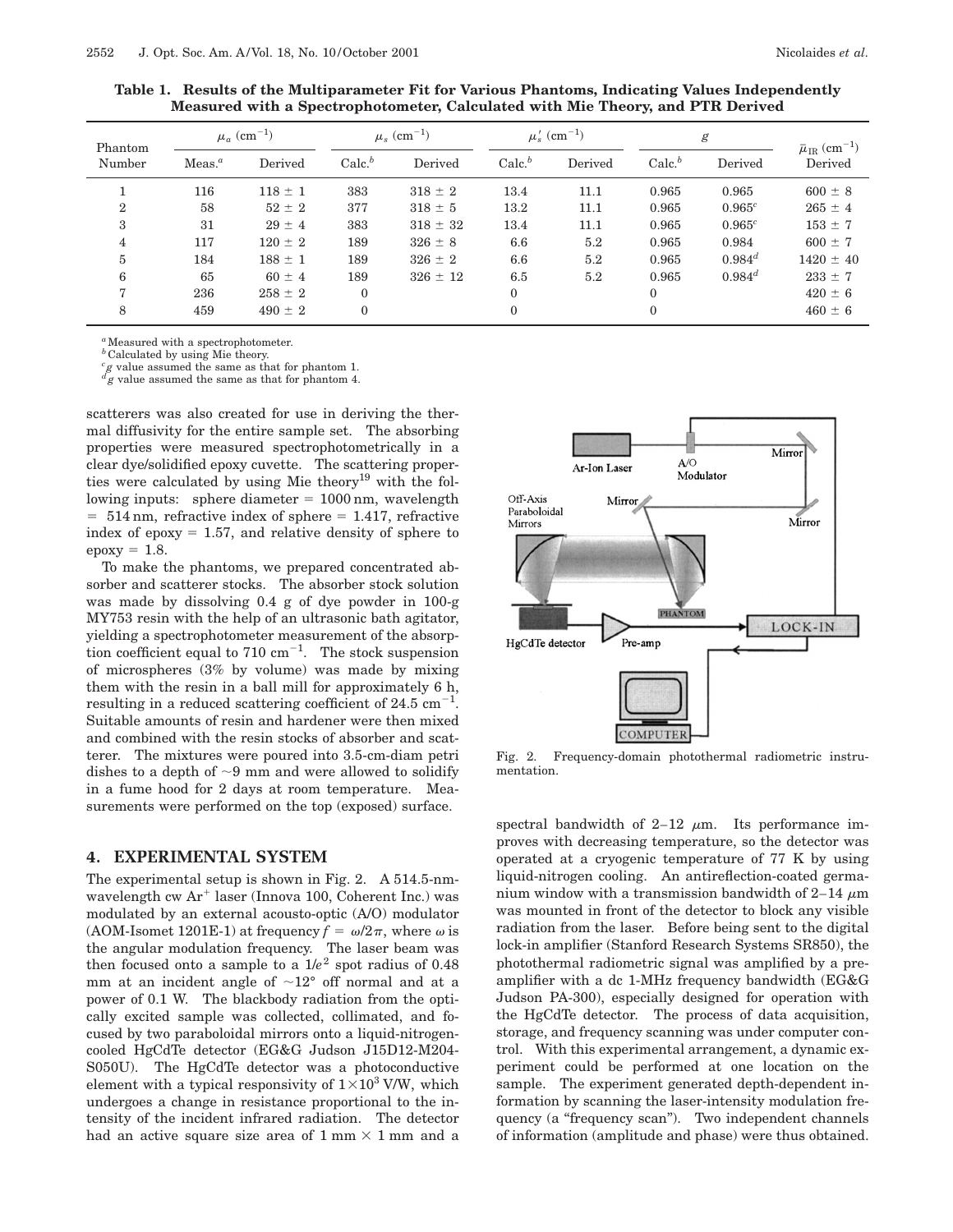## **5. EXPERIMENTAL RESULTS, MULTIPARAMETER COMPUTATIONS, AND DISCUSSION**

Photothermal measurements were performed in the frequency domain over the 10–1000-Hz range. The inverse Hankel transform of Eq. (20) was used to fit the experimental amplitude and phase data sets. The Hankel integral is an improper integral; i.e., its upper limit is infinite. It is assumed, based on the physical quantity represented by the complex integrand, that the integral exists and approaches a finite value as the upper limit of integration approaches infinity. The integration is calculated by using the improper integral routine *qromo* with *midpnt* taken from *Numerical Recipes in C*. <sup>20</sup> The needed known parameters used as inputs were the 1/*e*<sup>2</sup> beam radius  $W = 0.48$  mm, the thermal conductivity of epoxy  $k = 0.446$  W/m K, and the semiempirical internal reflection parameter, calculated<sup>3</sup> to be  $r_{21} = 3.517$ . The thermal diffusivity  $\alpha$  and the effective (mean) infrared absorption coefficient  $\bar{\mu}_{IR}$  were determined with a leastresidual analysis of the data from the high-absorptiononly sample. The absorption coefficient for this reference phantom was  $710$   $\mathrm{cm}^{-1}$ . The residuals are the sums over the frequency scans of the theoretical fit minus experimental data squared, where both amplitude and phase information is used. The resultant residual contour plot is shown in Fig. 3, and the minimum determines a unique solution pair  $(\bar{\mu}_{IR} = 480 \text{ cm}^{-1}, \alpha = 0.9 \times 10^{-7} \text{ m}^2/\text{s})$  in the region. The solution is determined by least-residual search in the possible range of epoxy  $\bar{\mu}_{IR}$  and thermal diffusivity values. The major advantage of using FD-PTR as opposed to PPTR is that two channels of information (amplitude and phase) exist for fitting the data, and thus a unique two-parameter determination can be achieved.

The thermal diffusivity derived from the reference sample was then used in the analysis of all the other phantoms, and the summary of all the results is shown in Table 1. The "measured values" for  $\mu_a$  are based on the spectrophotometer measurements. The "calculated val-



Fig. 3. Least-residual contour surface for reference medium with high absorption and no scatters (stock b). A local minimum marked by " $\times$ " yields the optimum ( $\bar{\mu}_{IR}$  = 480 cm<sup>-1</sup>,  $\alpha$  = 0.9  $\times$  10<sup>-7</sup> m<sup>2</sup>/s) pair. This number indicates the best solution to fit the experimental data in stock b.



Fig. 4. 3-D contour plot for phantom 1: (a)  $g = 0.965$  and (b)  $g = 0.984$ . The minimum set of values obtained for  $g = 0.965$  is  $(\mu_a = 118 \text{ cm}^{-1}, \bar{\mu}_\text{IR} = 600 \text{ cm}^{-1}, \mu_s = 318 \text{ cm}^{-1})$  and for *g*  $= 0.984$  is ( $\mu_a = 118$  cm<sup>-1</sup>,  $\bar{\mu}_{IR} = 600$  cm<sup>-1</sup>,  $\mu_s = 303$  cm<sup>-1</sup>).

ues" for  $\mu_s'$  are the results of Mie-theory calculations. The "derived values" are the optimal fitted parameter sets with the use of Eq. (20). The uncertainty for each fitting parameter was found by evaluating an arbitrarily chosen 5% residual change on the theoretical fit. For the nonscattering samples, phantoms 7 and 8, two-dimensional contour plots ( $\mu_a$ ,  $\bar{\mu}_{IR}$ ) were used to find the minimum solutions of unique pairs of the optical absorption  $(\mu_a)$  and mean infrared absorption  $(\bar{\boldsymbol\mu}_{\rm IR})$  coefficients. The results are also shown in Table 1. It is observed that the mean infrared absorption coefficient increases with increasing optical absorption at 514 nm. This is possibly an artifact of the constancy of  $\mu_{\text{IR}}$  in Eq. (20), since higher  $\mu_a$  would result in collection of IR photons closer to the sample surface, thus increasing the effective collection solid angle. This would be attributed to an increase in the effective  $\bar{\mu}_{IR}$  of the measurement during the multiparameter fit. For the scattering samples, the fitted parameters were  $(\mu_a, \bar{\mu}_R, \mu_s, g)$ : the optical absorption, the mean infrared absorption coefficient, the scattering coefficient, and the average cosine of the scattering angle, respectively. In tissue the value of  $g$  lies in the 0.6–0.98 range.<sup>21</sup> Starting with the  $g = 0.965$  value for the first scattering sample (phantom 1), which was calculated by using Mie theory,<sup>19</sup> a 3-D contour plot as shown in Fig.  $4(a)$  resulted in the minimum triplet solution of parameters  $\mu_a$ ,  $\bar{\mu}_{IR}$ , and  $\mu_s$ . The 3-D contour is shown for three  $\bar{\mu}_{IR}$  values of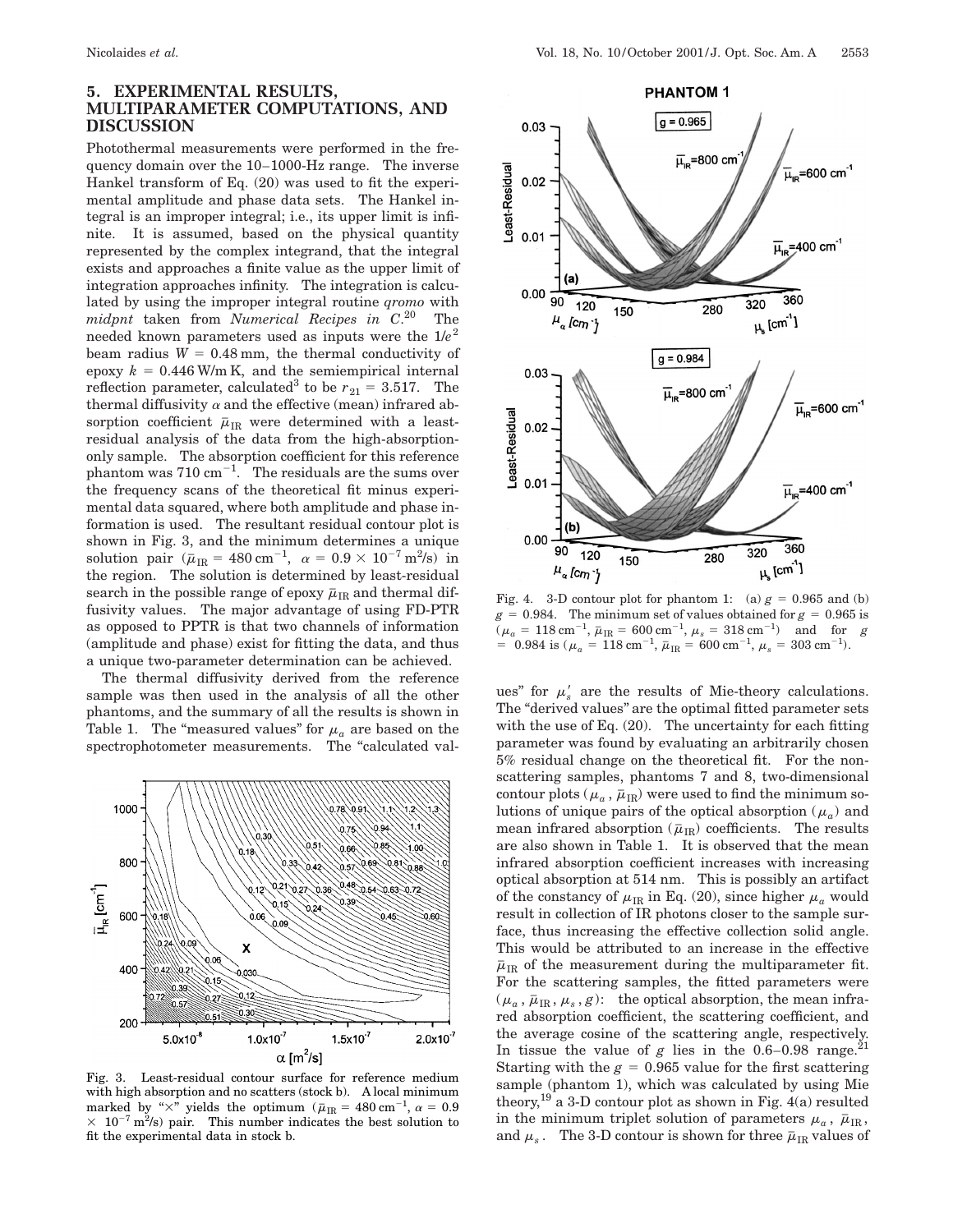400, 600, and 800  $\mathrm{cm}^{-1}$ , and although graphically difficult to see, the minimum is obtained at  $\mu_{IR} = 600 \text{ cm}^{-1}$ . To further generalize the optimization method, we repeated the procedure for creating the 3-D contour for several higher and lower *g* values. Figure 4(b) shows a 3-D contour for another (arbitrary)  $g = 0.984$ . Calculating minima for several *g* values including the ones shown in Fig. 4, we found that the absolute triplet minimum is obtained for  $g = 0.965$  within the domain of ( $\mu_a$ ,  $\mu_s$ ) values indicated in Fig. 4(a). The best fit to the PTR amplitude and phase of phantom 1 data corresponding to this triplet is shown in Fig. 5. The same *g* value as that for phantom 1 was then used for the samples with the same scattering coefficient, phantoms 2 and 3, and 3-D contours were constructed, with the results presented in Table 1. It is again observed that as  $\mu_a$  increases, the effective mean  $\bar{\mu}_{IR}$  increases within this group of samples with similar scattering properties. For phantoms with different scattering coefficients, 3-D contours similar to those in Fig. 4 with several *g* values were again constructed. In the same manner, the 3-D contour plot was used to determine the minimum solution parameter set  $(\mu_a, \mu_s, \bar{\mu}_{IR})$ . From comparison of several *g* values, it was found that the absolute minimum within the domain of  $(\mu_a, \mu_s)$  values now occurs for  $g = 0.984$ . The contours for the Mietheoretical value  $g = 0.965$ , which were used as a starting point for the search, and those obtained for the derived absolute minimum value  $g = 0.984$  are shown in Figs. 6(a) and 6(b), respectively. The best fit to the data corresponding to this triplet for phantom 4 is shown in

## **PHANTOM1**



Fig. 5. Amplitude and phase fits for phantom 1 from the minimum solution obtained by the 3-D contour in Fig. 4(a).



Fig. 6. 3-D contour plot for phantom 4: (a)  $g = 0.965$  and (b)  $g = 0.984$ . The minimum set of values obtained for  $g = 0.965$  is  $(\mu_a = 116 \text{ cm}^{-1}, \bar{\mu}_\text{IR} = 600 \text{ cm}^{-1}, \mu_s = 351 \text{ cm}^{-1})$  and for *g*  $= 0.984$  is ( $\mu_a = 120$  cm<sup>-1</sup>,  $\bar{\mu}_{IR} = 600$  cm<sup>-1</sup>,  $\mu_s = 326$  cm<sup>-1</sup>).

Fig. 7. The *g* value thus determined from phantom 4 was then kept constant for the set of samples with the same scattering coefficient, and further 3-D contours were constructed, with the results reported in Table 1.

Just as in the case of the scattering group of phantoms 1–3, it is observed that, within the group of scattering samples 4–6, the effective mean infrared absorption coefficient exhibits changes similar to those of the absorption coefficient at 514 nm. The  $\bar{\mu}_{IR}$  coefficients for the absorption-only samples 7 and 8 also decrease with decreasing  $\mu_a$ , although their variation is considerably less than that of the scattering samples. This suggests that scattering affects more strongly the value of the effective  $\bar{\mu}_{IR}$ , as is expected, since it may control the optical penetration depth and the lateral loss of photons outside the (very narrow) solid angle subtended by the active HgCdTe detector element. Furthermore, among the scattering samples, as  $\mu_s$  decreases, the average cosine of the scattering angle, *g*, increases. This trend is also expected, since lower  $\mu_s$  results in a more forward-scattered photon distribution with a smaller scattering angle  $\theta$  and, therefore, a larger mean cosine of the scattering function. $^{21}$ 

From the results of Table 1, it is seen that the optical absorption coefficients  $\mu_a$  of all phantoms are estimated quite accurately by means of PTR multiparameter fits. All derived values, however, for the reduced scattering coefficients  $\mu_s'$  are lower than the ones calculated by using Mie theory. This is depicted graphically in Fig. 8, where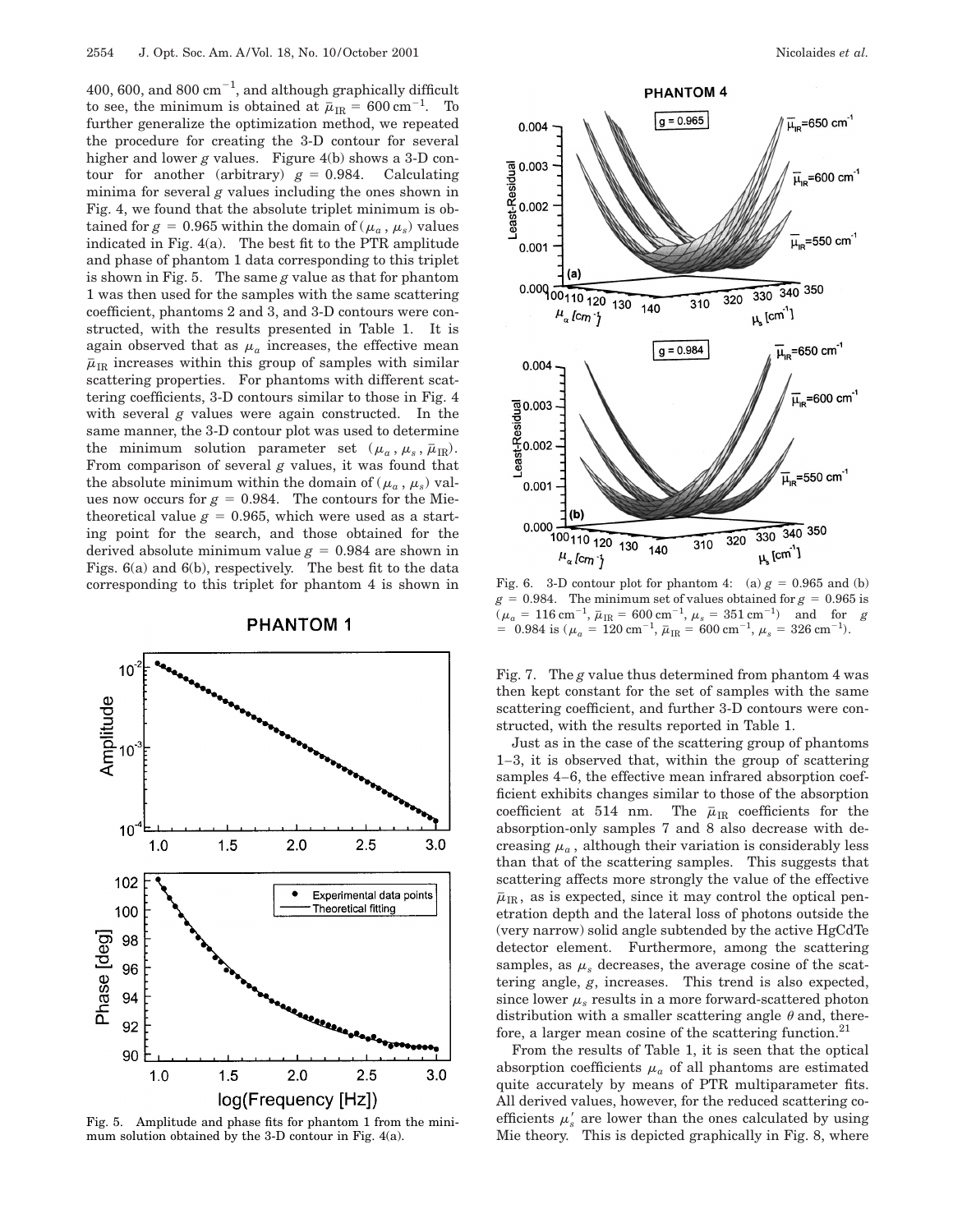the percent deviations from the actual values for both absorption and reduced scattering coefficients are shown. A possible cause of the larger scattering coefficient discrepancy is the use of Mie theory to independently calculate the scattering coefficient. From Fig. 8, it can be seen that the deviation in reduced scattering coefficient decreases somewhat as the measured scattering coefficient increases. Unfortunately, there appear to be no literature data for  $\mu_s$  with which one may compare the present derived values, because earlier 1-D models $3-6$  of the



Fig. 7. Amplitude and phase fits for phantom 4 from the minimum solution obtained by the 3-D contour in Fig. 4(b).



Fig. 8. Percent deviation (from independently derived values) of  $\mu_a$  and  $\mu_s'$  as determined from the 3-D FD-PTR analysis.

diffuse-photon density in turbid media involved the reduced scattering coefficient  $\mu_s'$  and not its constituent parameters  $\mu_s$  and  $g$  separately. Overall, the theoretical model used in this work $^{17}$  seems to be sufficient for determining the optical properties of turbid samples in the examined  $(\mu_a, \mu_s)$  range. The results are underdetermined by 20% for  $\mu_s'$  and have variations up to 10% for  $\mu_a$ . The larger apparent discrepancy between calculated and derived  $\mu_s$  values for phantoms 4–6 in Table 1 cannot be easily accounted for in physical terms. It is believed that it originates in the (unfortunately nonmeasurable) computational uncertainty in the *g* values, which produce the absolute minima in Figs. 4 and 6, *g*  $\begin{bmatrix} = \min[g(\mu_a, \mu_s)] \end{bmatrix}$ . Owing to the structure if the defining equation  $\mu_s = \mu_s'/(1 - g)$ , for a derived value of  $\mu_s$  and for *g* values near unity, e.g., for  $g = 0.984$ , a 1% variation in *g* causes  $\mu$ , variations up to 65%. Therefore the actual standard deviation in the derived  $\mu_s$  values in Table 1 can be much higher than the apparent standard deviations if a small nonzero uncertainty is allowed for the value of *g*.

# **6. CONCLUSIONS**

A complete FD-PTR theoretical, experimental, and computational multiparameter methodology for measuring optical properties of turbid media has been introduced. A new theoretical FD-PTR signal model based on a 3-D expression of the total (diffuse  $+$  coherent) photon density field at very low modulation frequencies (with respect to optical transport rates) has been used. The model accounts rigorously for full 3-D optical diffusion as a volume source to a 3-D thermal-wave model. Complete amplitude and phase scans were obtained for all test phantoms as functions of frequency. The theoretical expressions were utilized in the quantitative analysis of the experimental data. The enhanced signal-to-noise ratio of the FD-PTR lock-in amplifier demodulated signals, compared with PPTR transients, and the availability of two information channels (amplitude and phase), instead of a single-channel transient decay, are distinct advantages of FD-PTR.22 The methodology shows good promise with regard to its analytical ability to measure triplets of  $(\mu_a, \bar{\mu}_{IR}, \mu_s)$  values of turbid media *uniquely*, as compared with its pulsed counterpart, which exhibits uniqueness problems, thus requiring the use of independent measurements.<sup>5</sup> In the data sets examined in this work, the PTR-derived optical reduced scattering and absorption coefficients were found to be within 20% and 10%, respectively, of the values independently derived by using Mie theory and spectrophotometric measurements.

#### **ACKNOWLEDGMENTS**

The support of Materials and Manufacturing Ontario and the Natural Science and Engineering Research Council is gratefully acknowledged.

Address correspondence to Andreas Mandelis at the location on the title page or by e-mail, mandelis@mie.utoronto.ca.